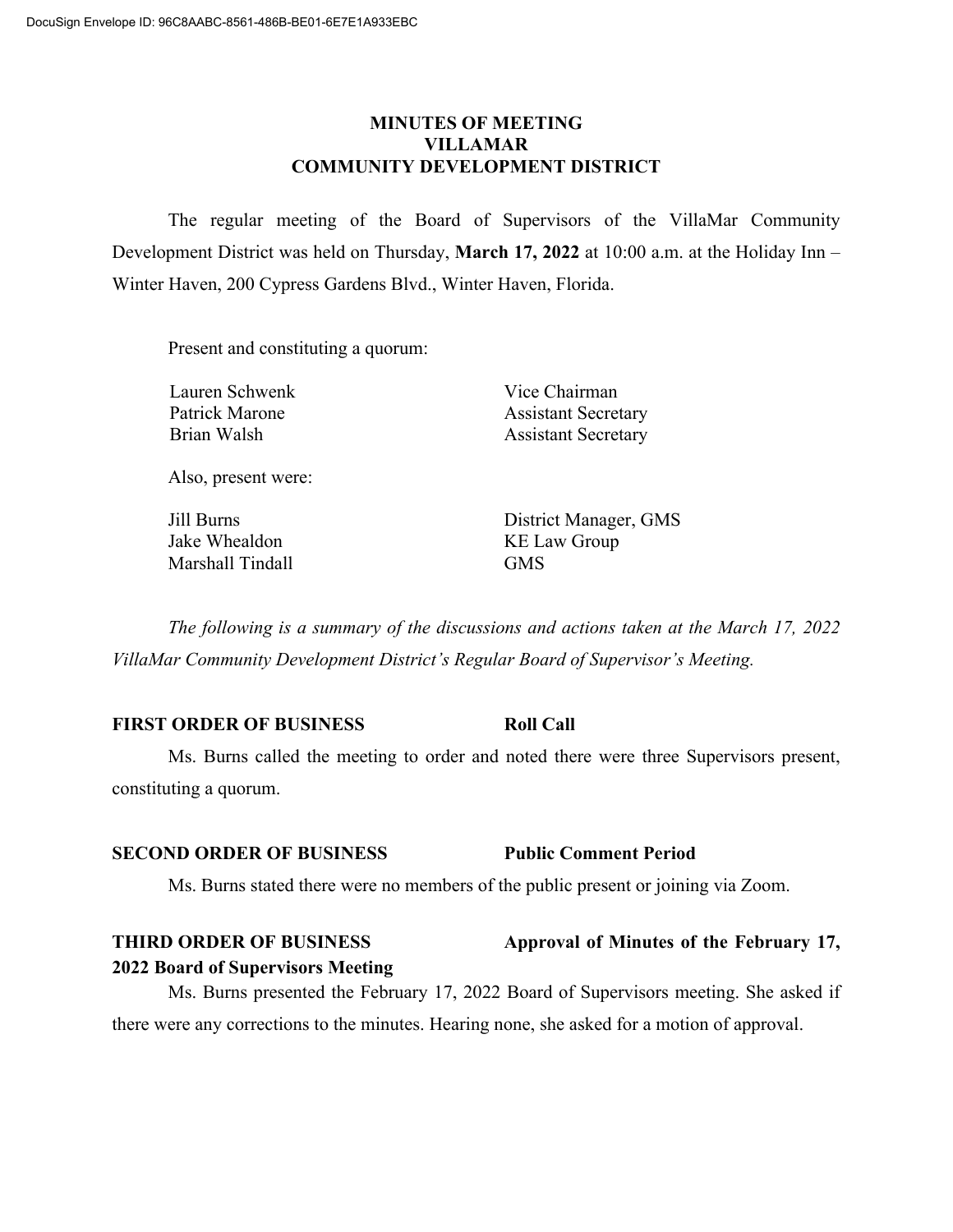On MOTION by Mr. Walsh, seconded by Ms. Schwenk, with all in favor, the Minutes of the February 17, 2022 Board of Supervisors Meeting, were approved.

## **FOURTH ORDER OF BUSINESS Consideration of Resolution 2022-06 Supplemental Assessment Resolution**

Ms. Burns noted this resolution sets forth the term of the bonds that are being issued by the District, scheduled for tomorrow. This applies the Special Assessment Methodology to the actual scope of the project that is going to be completed.

Mr. Walsh asked if this was Phase 3 or Phase 4. Ms. Burns answered that this is Phase 4 and 5. Ms. Burns asked if there were any other questions on the resolution. Hearing none, she asked for motion to approve.

> On MOTION by Mr. Walsh, seconded by Mr. Marone, with all in favor, Resolution 2022-06 Supplemental Assessment Resolution, was approved.

**FIFTH ORDER OF BUSINESS Consideration of Developer Funding Agreements for Series 2022:**

### **A. Phase 3**

### **i. True-Up Agreement**

Ms. Burns noted that under this agreement, the landowner for each of those phases is entering into the agreement to confirm their intention and obligation, if required, to make any true-up payments necessary related to the assessment for their phase.

### **ii. Acquisition Agreement**

Ms. Burns noted this is under the agreement in order to avoid delays in commencing the construction of the improvements, the landowner has advanced funds or they have completed certain work or infrastructure. In the terms of the agreement, the District is agreeing to acquire some of that infrastructure or reimburse the developer for any funds that were advanced.

### **iii. Completion Agreement**

Ms. Burns stated that under the terms of this agreement, the landowner and the District are agreeing that the District will be obligated to issue \$3,040,000 for Phase 3 to fund the project for that phase. The landowner will complete or provide the funds for the District to complete the remainder of the project, if needed.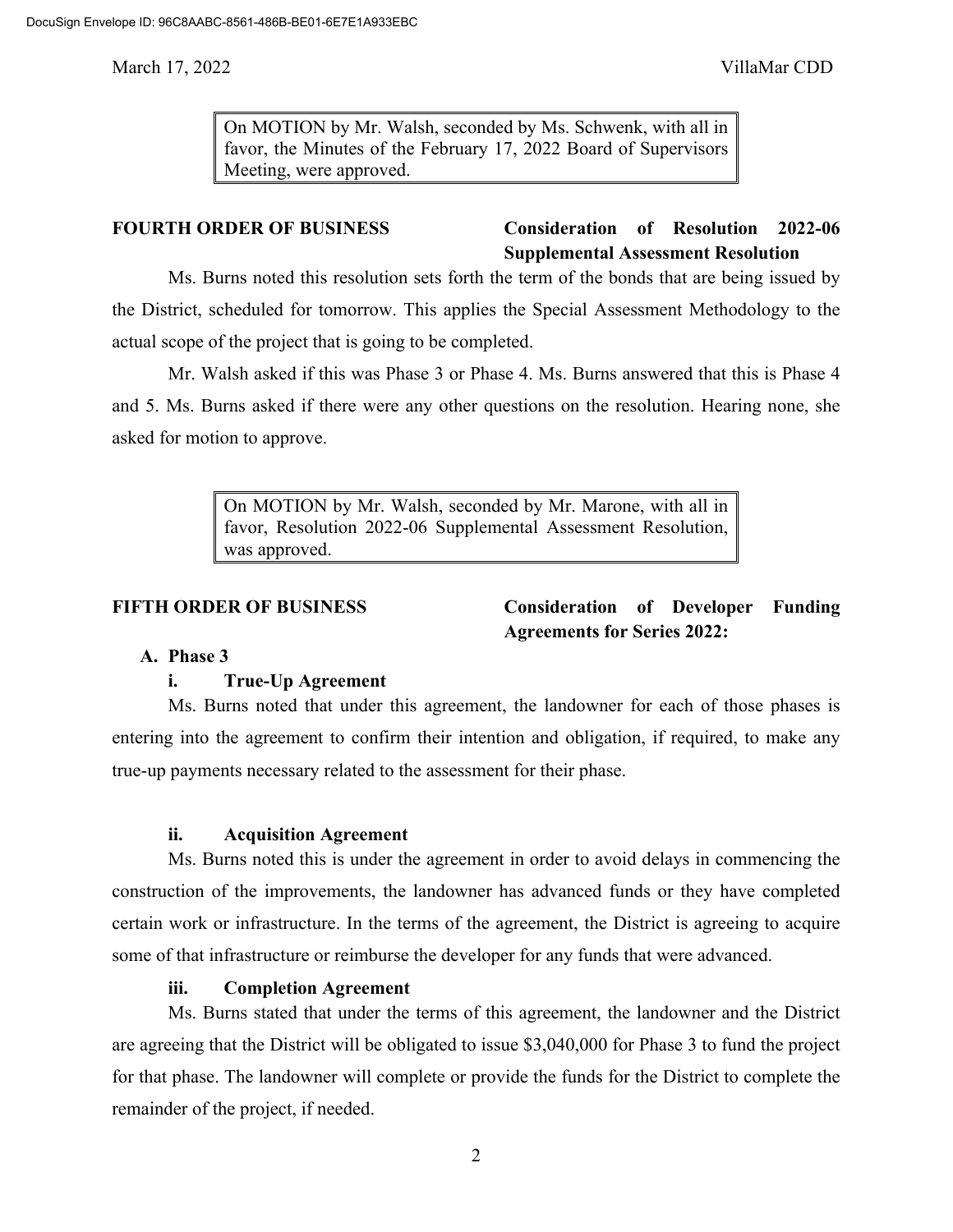### **iv. Collateral Assignment Agreement**

Ms. Burns noted in the event of the default on the payment of those special assessments for each of the particular phases, the landowner is agreeing to assign certain development rights to the District so that the district would be able to complete the project or to have a third party complete the project on the Districts we have.

### **v. Declaration of Consent**

Ms. Burns stated that the landowner in this agreement is confirming and agreeing that the special assessments that the Board has adopted and all of the proceedings are in accordance with Florida law and that the District has taken all action necessary to levy and impose assessments on that particular phase.

Ms. Burns asked for any questions on any of the forms of agreement. Hearing none, she asked for motion to approve Phase 3 Clayton Properties documents in substantial form.

> On MOTION by Ms. Schwenk, seconded by Mr. Walsh, with all in favor, the Developer Funding Agreements for Series 2022 Phase 3, were approved in substantial form.

### **B. Phase 4**

- **i. True-Up Agreement**
- **ii. Acquisition Agreement**
- **iii. Completion Agreement**
- **iv. Collateral Assignment Agreement**

### **v. Declaration of Consent**

Ms. Burns noted that the Phase 4 VMAR DEV agreements are the same as described for

Phase 3 above.

On MOTION by Ms. Schwenk, seconded by Mr. Walsh, with all in favor, the Developer Funding Agreements for Series 2022 Phase 4, were approved in substantial form.

Mr. Whealdon asked for clarification that the imposition and supplemental assessments will be consistent with the Master. Ms. Burns answered yes.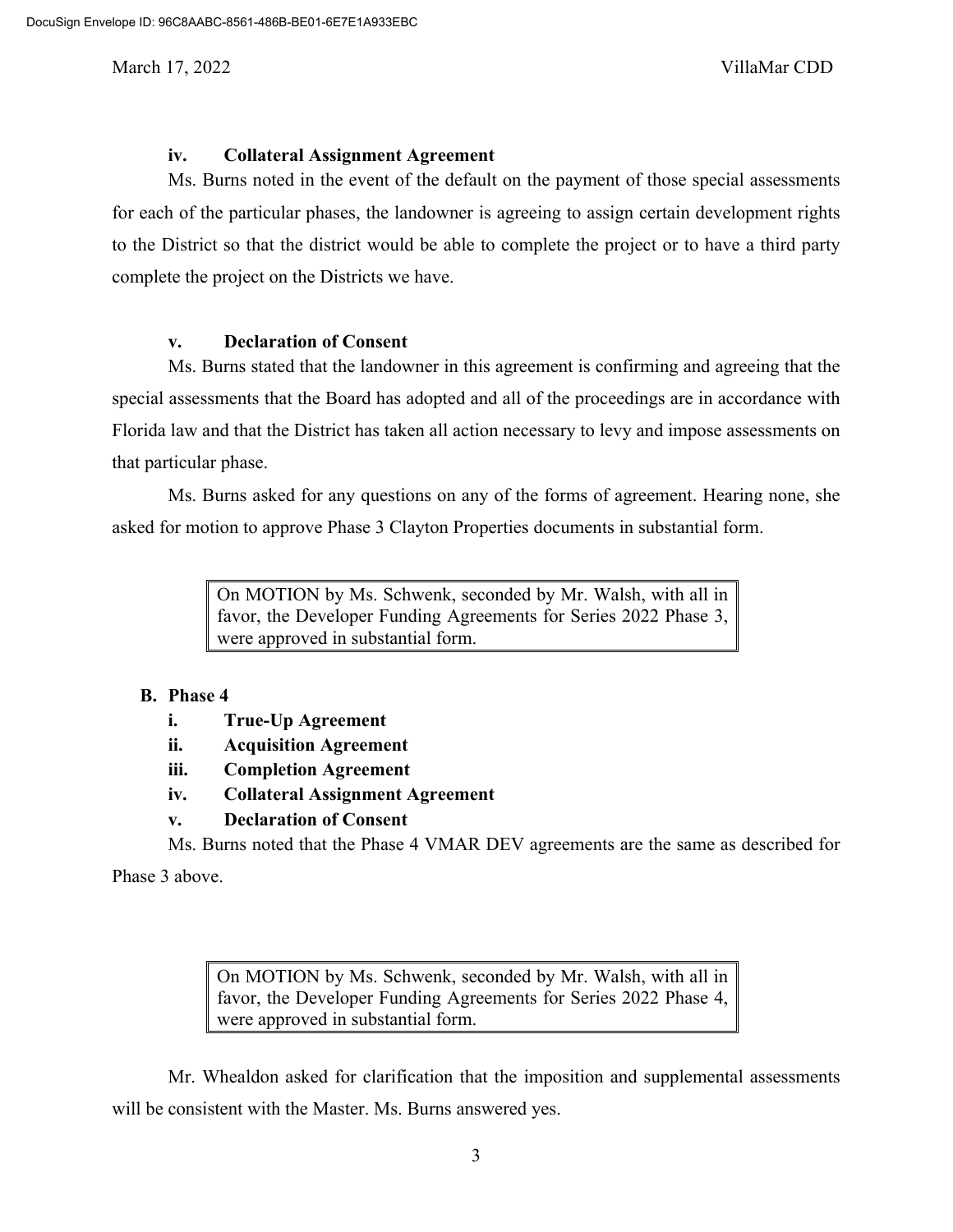## **SIXTH ORDER OF BUSINESS Consideration of Notice of Special Assessments for Phase 3 and 4**

Ms. Burns stated she was looking for motion to authorize counsel to record these to put potential property owners on notice of the assessments that are going to be levied on the property.

> On MOTION by Mr. Walsh, seconded by Ms. Schwenk, with all in favor, the Notice of Special Assessments for Phase 3 and 4, was approved.

# **SEVENTH ORDER OF BUSINESS Consideration of Resolution 2022-07 Authorizing the Use of Electronic Documents and Signatures**

Ms. Burns stated that this will allow the use of DocuSign for the majority of the District's

agreements and resolutions. The Board had no questions.

On MOTION by Ms. Schwenk, seconded by Mr. Walsh, with all in favor, the Equipment Lease Purchase Agreement for Pool Shade, was approved subject to counsel review.

## **EIGHTH ORDER OF BUSINESS Staff Reports**

### **A. Attorney**

Mr. Whealdon had nothing to report for the Board, so the next item followed.

### **B. Engineer**

There being none, the next item followed.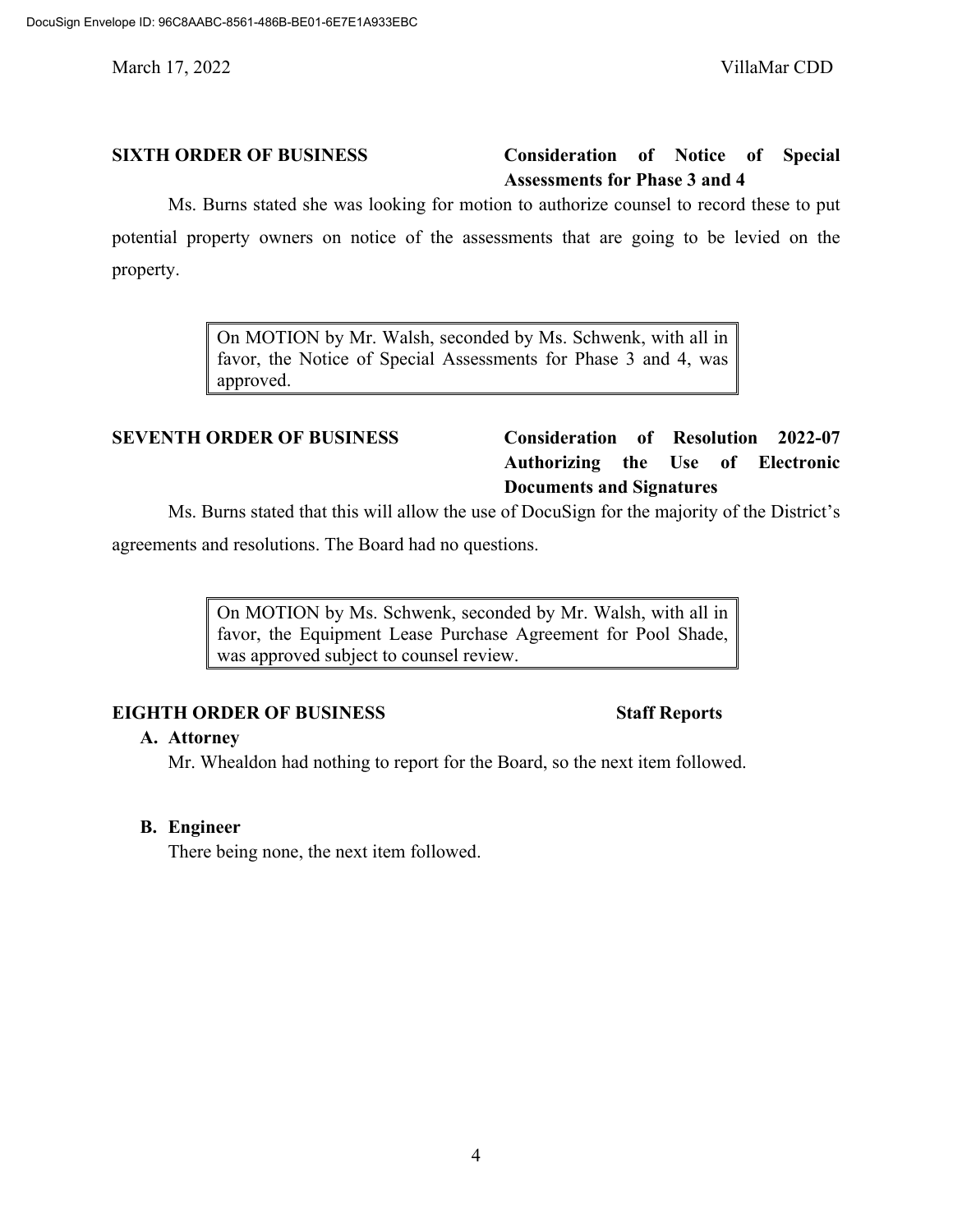### **C. Field Manager's Report**

Mr. Tindall presented the field manager's report to the Board. Ms. Burns stated that they are getting daily complaints from residents about the state of the ponds. She stated they are treating them on a regular schedule, as they can. She noted that the ponds do look pretty rough and the water levels are really low. She stated that hopefully the rain will help these water levels. Ms. Burns noted they are responding to the complaints and letting residents know they are being treated. They are on a schedule and it will take some time for them to go through.

The Board discussed having the cattails cut and discussed the price of that service. Mr. Tindall noted that there were a couple of vandalism issues, so the bathrooms have been locked.

### **D. District Manager's Report**

### **i. Approval of the Check Register**

Ms. Burns presented the check register through February 28th, 2022 for \$15,971.99. She asked for any questions or comments, and hearing none, asked for a motion to approve.

> On MOTION by Mr. Walsh, seconded by Ms. Schwenk, with all in favor, the Check Register, was approved.

### **ii. Balance Sheet and Income Statement**

Ms. Burns presented the unaudited financials through January  $31<sup>st</sup>$ , 2022 and there was no Board action for this item.

## **iii. Ratification of Kearney CO #11 for Phase 4**

Ms. Burns stated that these had been verified by staff and the District engineer and asked for a motion to ratify.

> On MOTION by Mr. Walsh, seconded by Mr. Marone, with all in favor, the Series 2020 Requisitions #114 and #115, was ratified.

## **NINTH ORDER OF BUSINESS Other Business**

There being no other business, the next item followed.